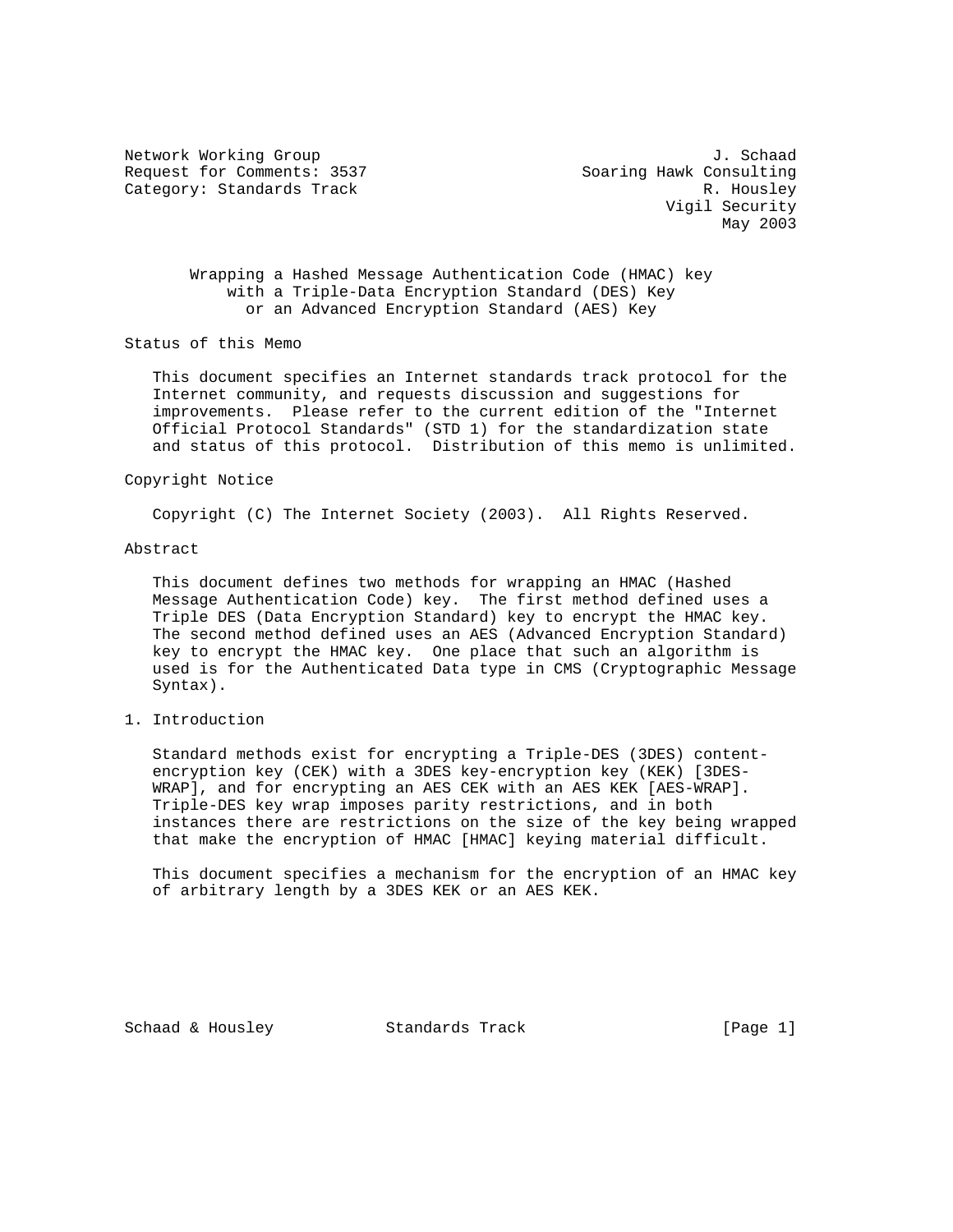The key words "MUST", "MUST NOT", "REQUIRED", "SHALL", "SHALL NOT", "SHOULD", "SHOULD NOT", "RECOMMENDED", "MAY", and "OPTIONAL" in this document are to be interpreted as described in BCP 14, RFC 2119 [STDWORDS].

2. HMAC Key Guidelines

 [HMAC] suggests that the key be at least as long as the output (L) of the hash function being used. When keys longer than the block size of the hash algorithm are used, they are hashed and the resulting hash value is used. Using keys much longer than L provides no security benefit, unless the random function used to create the key has low entropy output.

3. HMAC Key Wrapping and Unwrapping with Triple-DES

 This section specifies the algorithms for wrapping and unwrapping an HMAC key with a 3DES KEK [3DES].

 The 3DES wrapping of HMAC keys is based on the algorithm defined in Section 3 of [3DES-WRAP]. The major differences are due to the fact that an HMAC key is of variable length and the HMAC key has no particular parity.

 In the algorithm description, "a || b" is used to represent 'a' concatenated with 'b'.

3.1 Wrapping an HMAC Key with a Triple-DES Key-Encryption Key

 This algorithm encrypts an HMAC key with a 3DES KEK. The algorithm is:

- 1. Let the HMAC key be called KEY, and let the length of KEY in octets be called LENGTH. LENGTH is a single octet.
- 2. Let LKEY = LENGTH || KEY.
- 3. Let LKEYPAD = LKEY || PAD. If the length of LKEY is a multiple of 8, the PAD has a length of zero. If the length of LKEY is not a multiple of 8, then PAD contains the fewest number of random octets to make the length of LKEYPAD a multiple of 8.
- 4. Compute an 8 octet key checksum value on LKEYPAD as described in Section 2 of [3DES-WRAP], call the result ICV.
- 5. Let LKEYPADICV = LKEYPAD || ICV.
- 6. Generate 8 octets at random, call the result IV.

Schaad & Housley Standards Track [Page 2]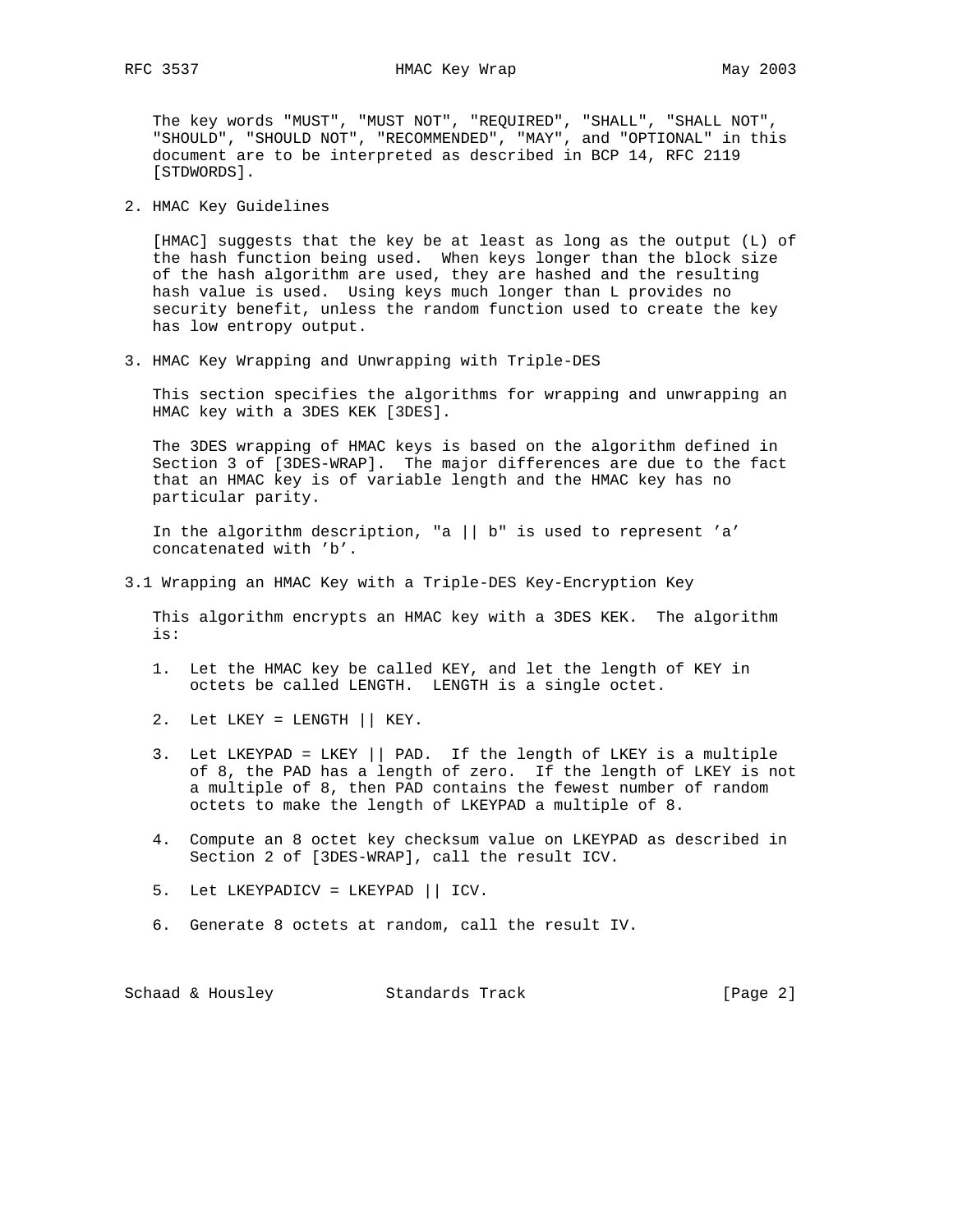- 7. Encrypt LKEYPADICV in CBC mode using the 3DES KEK. Use the random value generated in the previous step as the initialization vector (IV). Call the ciphertext TEMP1.
- 8. Let TEMP2 = IV  $||$  TEMP1.
- 9. Reverse the order of the octets in TEMP2. That is, the most significant (first) octet is swapped with the least significant (last) octet, and so on. Call the result TEMP3.
- 10. Encrypt TEMP3 in CBC mode using the 3DES KEK. Use an initialization vector (IV) of 0x4adda22c79e82105.

 Note: When the same HMAC key is wrapped in different 3DES KEKs, a fresh initialization vector (IV) must be generated for each invocation of the HMAC key wrap algorithm (step 6).

3.2 Unwrapping an HMAC Key with a Triple-DES Key-Encryption Key

 This algorithm decrypts an HMAC key using a 3DES KEK. The algorithm is:

- 1. If the wrapped key is not a multiple of 8 octets, then error.
- 2. Decrypt the wrapped key in CBC mode using the 3DES KEK. Use an initialization vector (IV) of 0x4adda22c79e82105. Call the output TEMP3.
- 3. Reverse the order of the octets in TEMP3. That is, the most significant (first) octet is swapped with the least significant (last) octet, and so on. Call the result TEMP2.
- 4. Decompose the TEMP2 into IV and TEMP1. IV is the most significant (first) 8 octets, and TEMP1 is composed of the remaining octets.
- 5. Decrypt TEMP1 in CBC mode using the 3DES KEK. Use the IV value from the previous step as the initialization vector. Call the plaintext LKEYPADICV.
- 6. Decompose the LKEYPADICV into LKEYPAD, and ICV. ICV is the least significant (last) 8 octets. LKEYPAD is composed of the remaining octets.
- 7. Compute an 8 octet key checksum value on LKEYPAD as described in Section 2 of [3DES-WRAP]. If the computed key checksum value does not match the decrypted key checksum value, ICV, then error.

Schaad & Housley Standards Track [Page 3]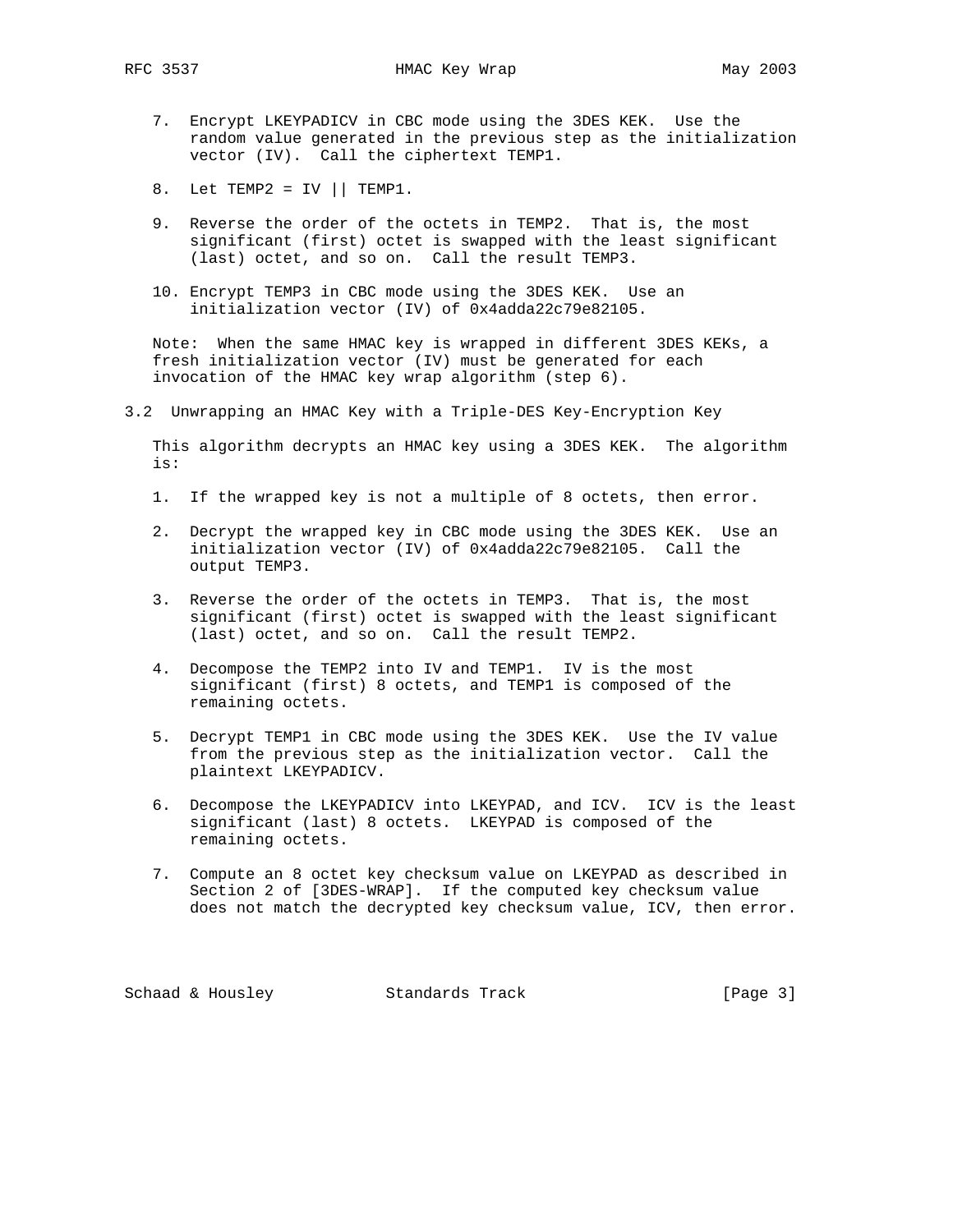- 8. Decompose the LKEYPAD into LENGTH, KEY, and PAD. LENGTH is the most significant (first) octet. KEY is the following LENGTH of octets. PAD is the remaining octets, if any.
- 9. If the length of PAD is more than 7 octets, then error.
- 10. Use KEY as an HMAC key.

3.3 HMAC Key Wrap with Triple-DES Algorithm Identifier

 Some security protocols employ ASN.1 [X.208-88, X.209-88], and these protocols employ algorithm identifiers to name cryptographic algorithms. To support these protocols, the HMAC Key Wrap with Triple-DES algorithm has been assigned the following algorithm identifier:

 id-alg-HMACwith3DESwrap OBJECT IDENTIFIER ::= { iso(1) member-body(2) us(840) rsadsi(113549) pkcs $(1)$  pkcs-9(9) smime(16) alg(3) 11 }

The AlgorithmIdentifier parameter field MUST be NULL.

3.4 HMAC Key Wrap with Triple-DES Test Vector

| KEK        | $\mathbf{r}$         | ae8338f4                                     | 5840df6e 29b02af1<br>ab493b70 5bf16ea1<br>dcc176a8                      |
|------------|----------------------|----------------------------------------------|-------------------------------------------------------------------------|
| HMAC KEY   | $\mathbf{L}$         | bed12207<br>5068f738                         | c37b7e64 92584340<br>80894115                                           |
| ΙV         | :                    |                                              | 050d8c79 e0d56b75                                                       |
| PAD        | $\ddot{\phantom{a}}$ | 38be62                                       |                                                                         |
| ICV        | $\ddot{\phantom{a}}$ |                                              | 1f363a31 cdaa9037                                                       |
| LKEYPADICV | :<br>$\ddot{\cdot}$  | 1f363a31                                     | 14c37b7e 64925843<br>40bed122 07808941<br>155068f7 38be62fe<br>cdaa9037 |
| TEMP1      | $\ddot{\cdot}$       | 157a8210<br>a618b096<br>6612969c<br>5646bd00 | f432836b<br>475c864b<br>dfa445b1<br>500b2cc1                            |

Schaad & Housley Standards Track [Page 4]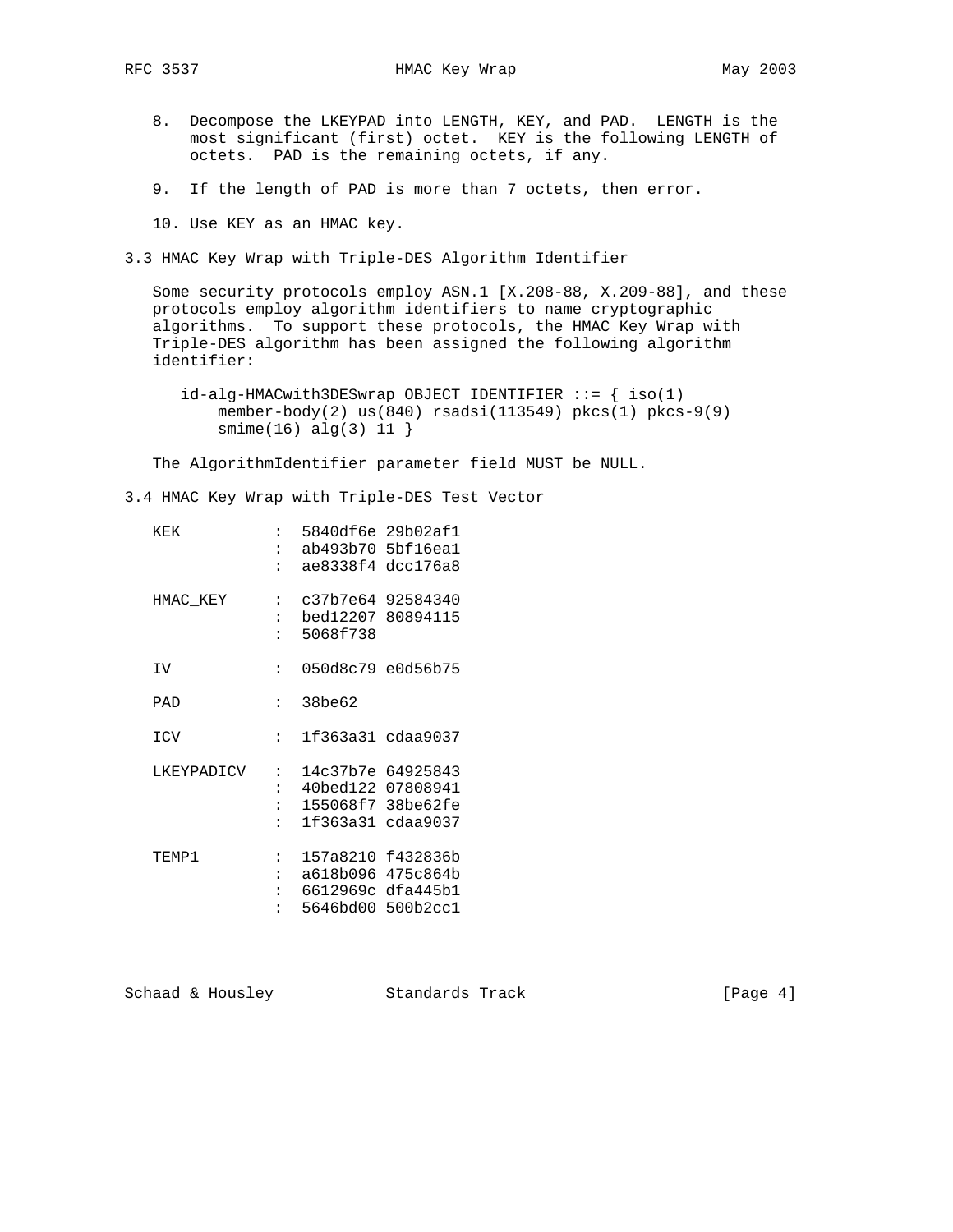TEMP3 : c12c0b50 00bd4656 : b145a4df 9c961266 : 4b865c47 96b018a6 : 6b8332f4 10827a15 : 756bd5e0 798c0d05 Wrapped Key : 0f1d715d 75a0aaf6 : 6f02e371 c08b79e2 : a1253dc4 3040136b : dc161118 601f2863 : e2929b3b dd17697c

4. HMAC Key Wrapping and Unwrapping with AES

 This section specifies the algorithms for wrapping and unwrapping an HMAC key with an AES KEK [AES-WRAP].

 The AES wrapping of HMAC keys is based on the algorithm defined in [AES-WRAP]. The major difference is inclusion of padding due to the fact that the length of an HMAC key may not be a multiple of 64 bits.

 In the algorithm description, "a || b" is used to represent 'a' concatenated with 'b'.

4.1 Wrapping an HMAC Key with an AES Key-Encryption Key

 This algorithm encrypts an HMAC key with an AES KEK. The algorithm is:

- 1. Let the HMAC key be called KEY, and let the length of KEY in octets be called LENGTH. LENGTH is a single octet.
- 2. Let LKEY = LENGTH || KEY.
- 3. Let LKEYPAD = LKEY || PAD. If the length of LKEY is a multiple of 8, the PAD has a length of zero. If the length of LKEY is not a multiple of 8, then PAD contains the fewest number of random octets to make the length of LKEYPAD a multiple of 8.
- 4. Encrypt LKEYPAD using the AES key wrap algorithm specified in section 2.2.1 of [AES-WRAP], using the AES KEK as the encryption key. The result is 8 octets longer than LKEYPAD.

Schaad & Housley Standards Track [Page 5]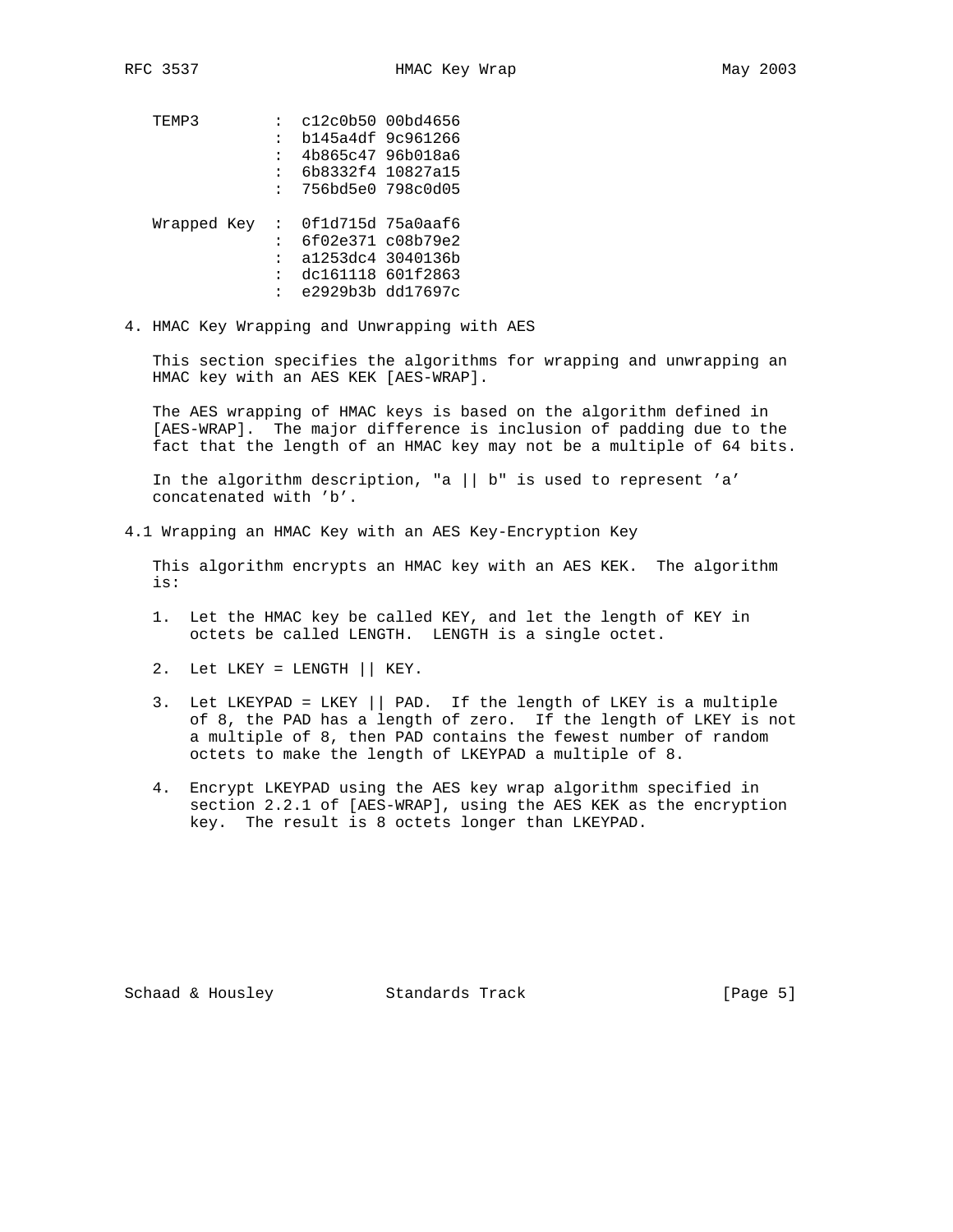4.2 Unwrapping an HMAC Key with an AES Key

 The AES key unwrap algorithm decrypts an HMAC key using an AES KEK. The AES key unwrap algorithm is:

- 1. If the wrapped key is not a multiple of 8 octets, then error.
- 2. Decrypt the wrapped key using the AES key unwrap algorithm specified in section 2.2.2 of [AES-WRAP], using the AES KEK as the decryption key. If the unwrap algorithm internal integrity check fails, then error, otherwise call the result LKEYPAD.
- 3. Decompose the LKEYPAD into LENGTH, KEY, and PAD. LENGTH is the most significant (first) octet. KEY is the following LENGTH of octets. PAD is the remaining octets, if any.
- 4. If the length of PAD is more than 7 octets, then error.
- 5. Use KEY as an HMAC key.

4.3 HMAC Key Wrap with AES Algorithm Identifier

 Some security protocols employ ASN.1 [X.208-88, X.209-88], and these protocols employ algorithm identifiers to name cryptographic algorithms. To support these protocols, the HMAC Key Wrap with AES algorithm has been assigned the following algorithm identifier:

 id-alg-HMACwithAESwrap OBJECT IDENTIFIER ::= { iso(1) member-body(2) us(840) rsadsi(113549) pkcs(1) pkcs-9(9)  $smin(e(16) \text{ alg}(3) 12$ 

The AlgorithmIdentifier parameter field MUST be NULL.

4.4 HMAC Key Wrap with AES Test Vector

| KFK      | :                    | 5840df6e 29b02af1<br>ab493b70 5bf16ea1<br>ae8338f4 dcc176a8 |  |
|----------|----------------------|-------------------------------------------------------------|--|
| HMAC KEY | $\ddot{\phantom{a}}$ | c37b7e64 92584340<br>bed12207 80894115<br>5068f738          |  |
| PAD      |                      | 050d8c                                                      |  |
| I KEYPAD |                      | 14c37b7e 64925843<br>40bed122 07808941<br>155068f7 38050d8c |  |

Schaad & Housley Standards Track [Page 6]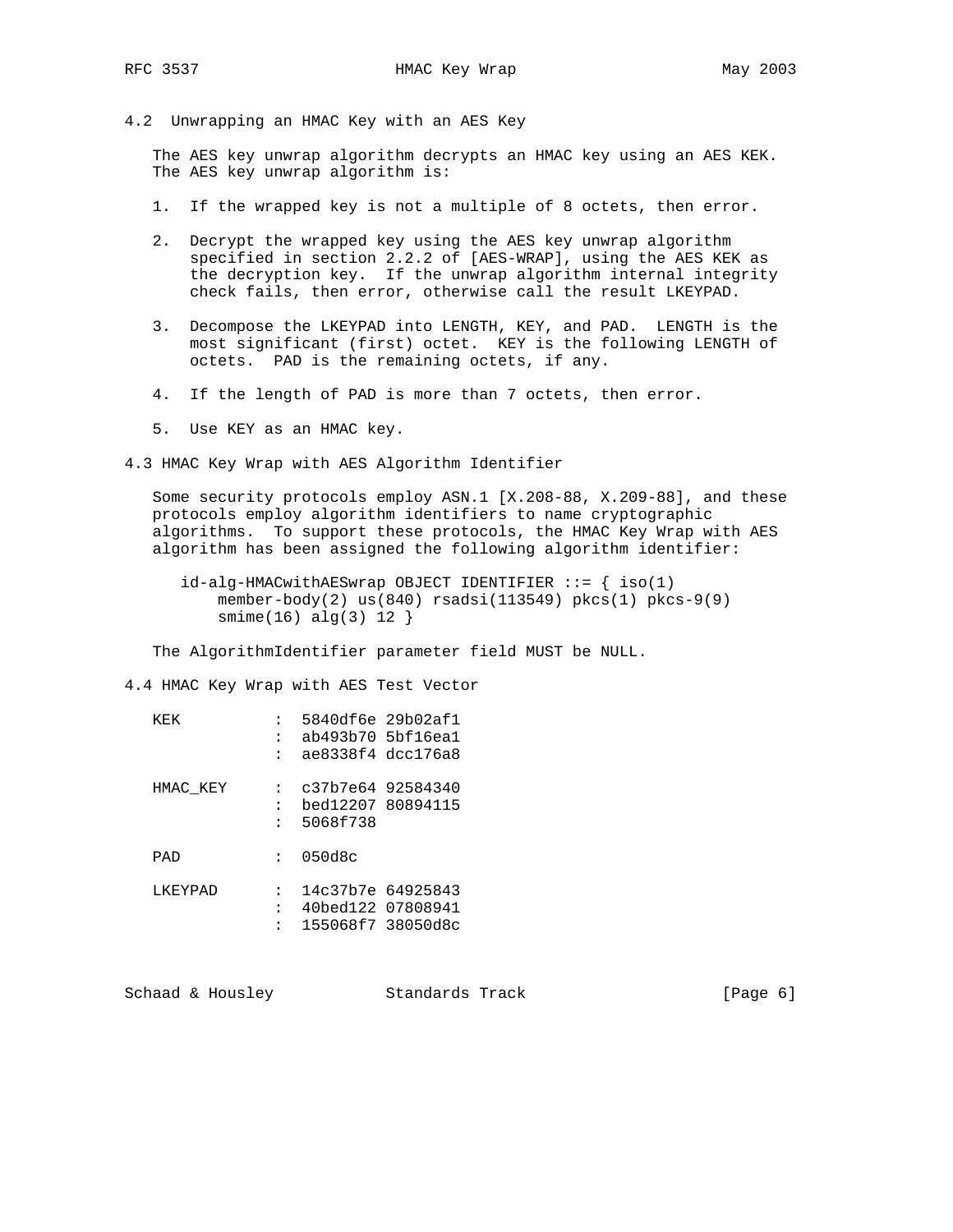| Wrapped Key : $9fa0c1465291ea6d$ |                       |  |
|----------------------------------|-----------------------|--|
|                                  | $:$ b55360c6 cb95123c |  |
|                                  | : d47b38cc e84d804    |  |
|                                  | : fbcec5e3 $75c3cb13$ |  |

### 5. Security Considerations

 Implementations must protect the key-encryption key (KEK). Compromise of the KEK may result in the disclosure of all HMAC keys that have been wrapped with the KEK, which may lead to loss of data integrity protection.

 The use of these key wrap functions provide confidentiality and data integrity, but they do not necessarily provide data origination authentication. Anyone possessing the KEK can create a message that passes the integrity check. If data origination authentication is also desired, then the KEK distribution mechanism must provide data origin authentication of the KEK. Alternatively, a digital signature may be used.

 Implementations must randomly generate initialization vectors (IVs) and padding. The generation of quality random numbers is difficult.

 RFC 1750 [RANDOM] offers important guidance in this area, and Appendix 3 of FIPS Pub 186 [DSS] provides one quality PRNG technique.

 The key wrap algorithms specified in this document have been reviewed for use with Triple-DES and AES, and have not been reviewed for use with other encryption algorithms.

- 6. References
- 6.1 Normative References
	- [3DES] American National Standards Institute. ANSI X9.52-1998, Triple Data Encryption Algorithm Modes of Operation. 1998.
	- [3DES-WRAP] Housley, R., "Triple-DES and RC2 Key Wrapping", RFC 3217, December 2001.
	- [AES] National Institute of Standards and Technology. FIPS Pub 197: Advanced Encryption Standard (AES). 26 November 2001.
	- [AES-WRAP] Schaad, J. and R. Housley, "Advanced Encryption Standard (AES) Key Wrap Algorithm", RFC 3394, September 2002.

Schaad & Housley Standards Track [Page 7]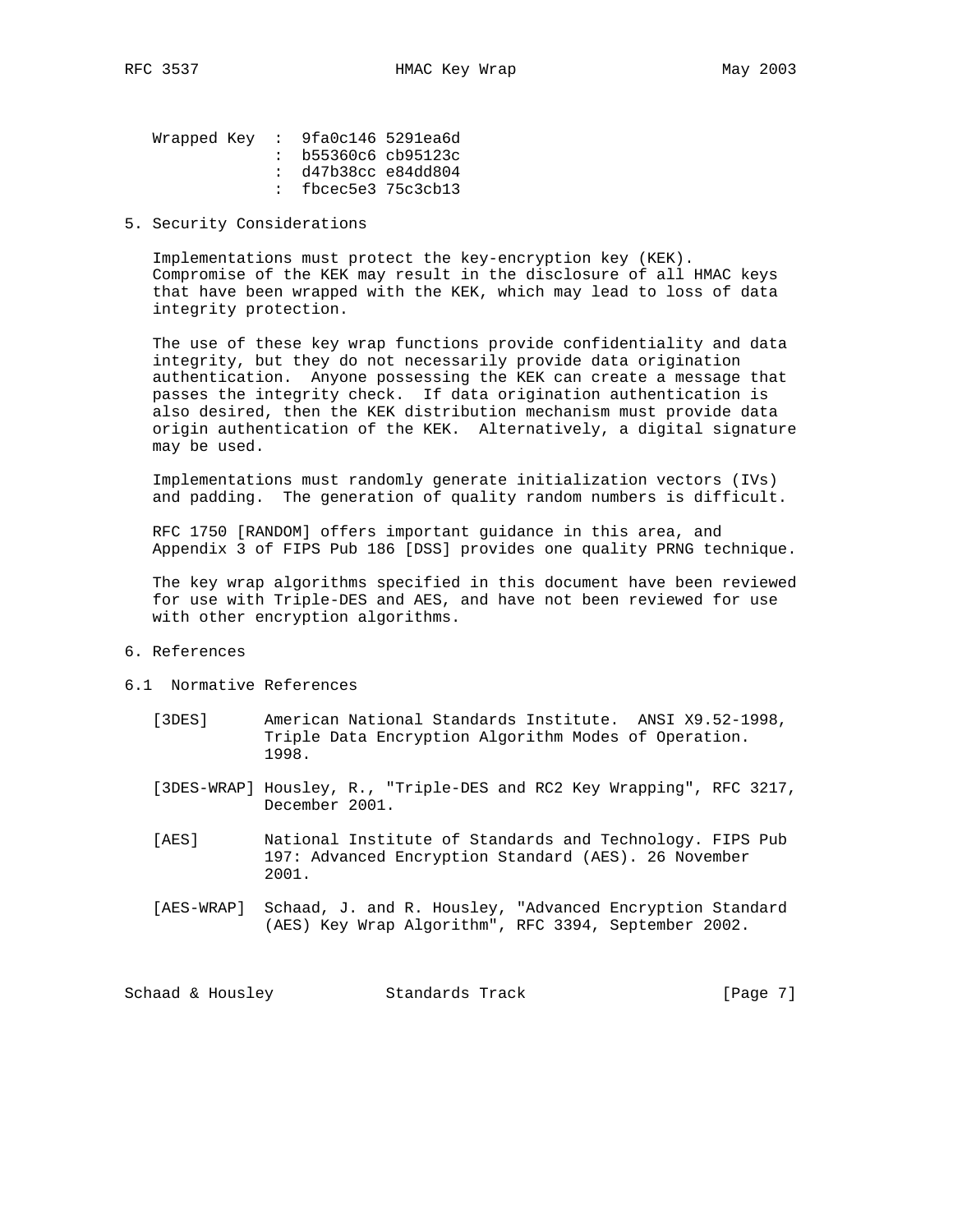- [HMAC] Krawczyk, H., Bellare, M. and R. Canetti, "HMAC: Keyed- Hashing for Message Authentication", RFC 2104, February 1997.
- [STDWORDS] Bradner, S., "Key words for use in RFCs to Indicate Requirement Levels", BCP 14, RFC 2119, March 1997.

6.2 Informative References

- [DSS] National Institute of Standards and Technology. FIPS Pub 186: Digital Signature Standard. 19 May 1994.
- [RANDOM] Eastlake 3rd, D., Crocker, S. and J. Schiller, "Randomness Recommendations for Security", RFC 1750, December 1994.
- [RFC2026] Bradner, S., "The Internet Standards Process Revision 3", BCP 9, RFC 2026, October 1996.
- [X.208-88] CCITT. Recommendation X.208: Specification of Abstract Syntax Notation One (ASN.1). 1988.
- [X.209-88] CCITT. Recommendation X.209: Specification of Basic Encoding Rules for Abstract Syntax Notation One (ASN.1). 1988.
- 7. Authors' Addresses

 Jim Schaad Soaring Hawk Consulting

EMail: jimsch@exmsft.com

 Russell Housley Vigil Security 918 Spring Knoll Drive Herndon, VA 20170 USA

EMail: housley@vigilsec.com

Schaad & Housley Standards Track [Page 8]